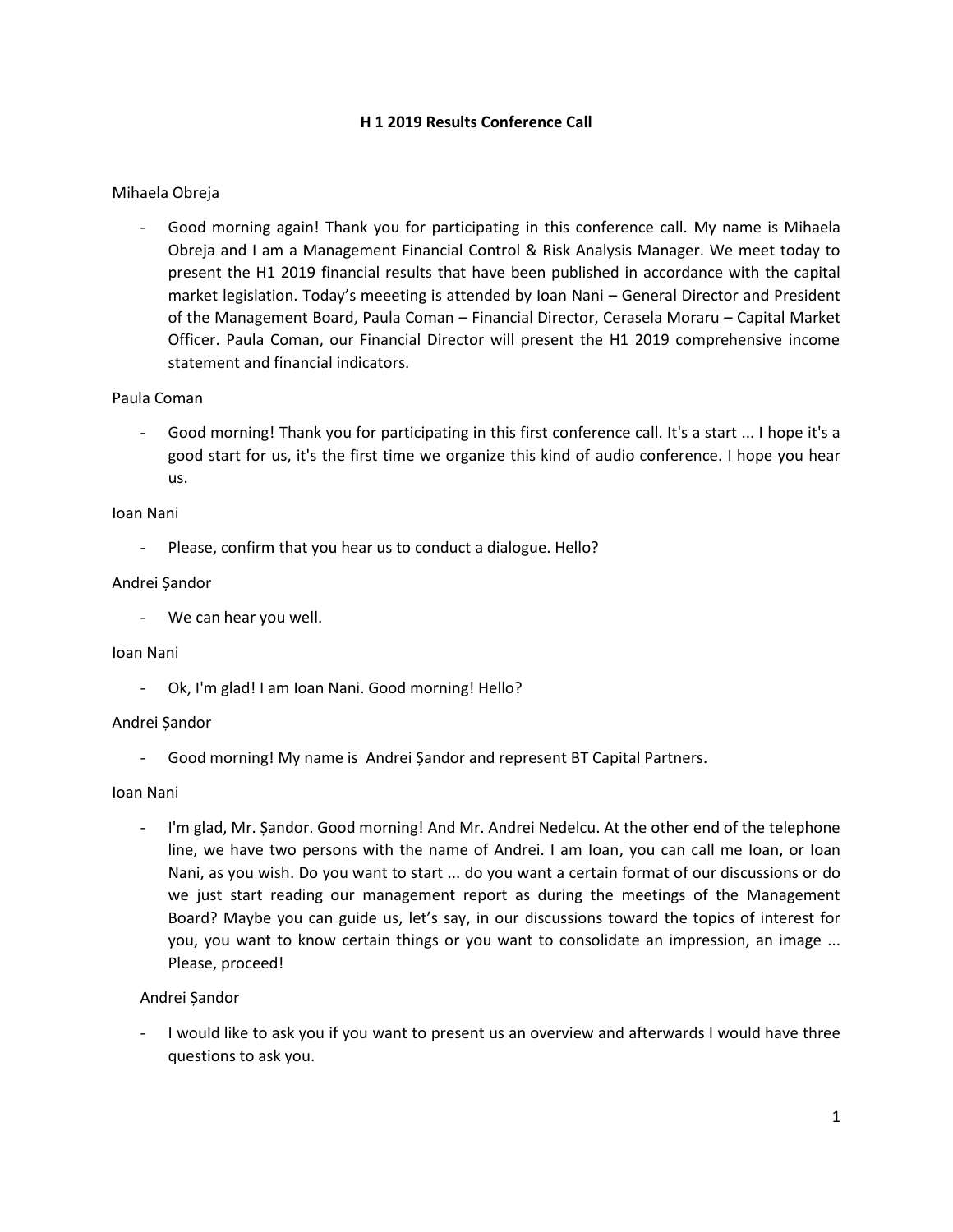### Ioan Nani

- An overview. Well, Antibiotice Iași is in a broad process of reorganizing its business concepts, we currently have a special focus on developing internationally our business, we have been elaborating an originalization concept targeted to identify and originalize the ATB territories in which we want to expand our presence, the territories somehow comparable to the Romanian market, using about the same mechanisms, with the same products, same programs for the hospital segment and same programs for the retail segment. Hence the need to find a common expression in these territories and not necessarily in line with the Romanian market. The ATB territories concept comprises the areas where Antibiotice opened its representative offices: Hanoi (Vietnam), Kiev (Ukraine), Novisad (Croatia), Chișinău (Bessarabia). From here, experimenting with this concept, we will see to what extent we can expand the ATB territories in the future. We have also been working hard and trying to define a comprehensive business development program, a team coordinated by a manager with sufficient experience in our company to develop regional projects in connection with certain product from our portfolio, to develop projects for new markets in days to come. Internally, Antibiotice has been consolidating a working procedure with the domestic distributors that, we must say, they have strengthened their presence also in the retail market through their large pharmacy circuits. Here is a certain problem, let's say, in achieving a sales concept for harmonizing our business interest with their interest. So, achieving a compliance between our business interest and distributors' interest is one of our great concerns, nowadays. The third major concern is the need for a reset of the human resources concept adapted to the perspective of the next decade in which, I would say, and we strongly believe this, if we do not have a support in the payroll and motivational systems, we risk in the future to remain without competent personnel in creative activities such as research, innovation, business development, all of these areas which support the business foundation. If you wish, we can build our discussions around these concepts. Of course, by the end of the year we intend to carry out our missions. You know our missions, they can be found on our website, both in the annual and multi-annual business plan for the next two years. Currently, we have been elaborating a business plan, kind of a strategic planning, a concept of strategic planning of our development in the next decade. Maybe it is too much to say, but we have already focusing from conceptual viewpoint on the next decade which starts in 2020. Please, proceed!

## Andrei Șandor

Thank you very much! Next question ... About the clawback tax.

## Ioan Nani

Yes, there is. We are not happy at all about this situation.

## Andrei Șandor

- Compared to the end of 2018. I would like to know how this tax is calculated more precisely and why it varies from quarter to quarter. What impact do you expect to have on your company?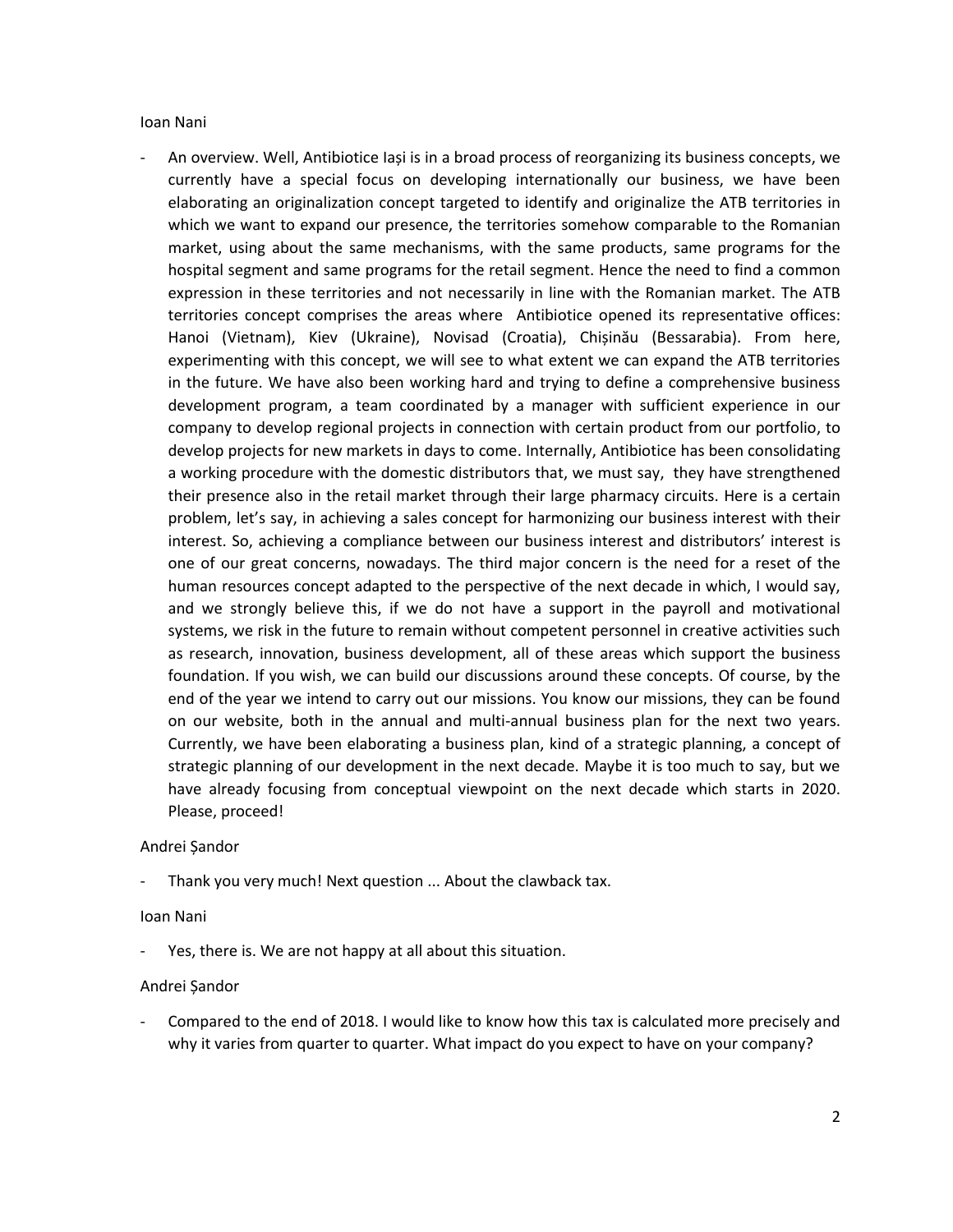## Ioan Nani

Yes .... How is this tax calculated? It would be great if we knew. We don't know how it is calculated. We know that it is a formula, a concept explained in a normative act. How things happen in reality, let's say on a monthly basis, is quite complicated because we can't identify if the National Health Insurance House has a regulated mechanism to structurally identify the sales structure for all the players in the market, especially for the products included on subsidized health programs. Unfotunately, it is totally unpredictable, if you give a simple search on my statements from the last two years, you will see that, I constantly and effectively persist in my statements that this tax is unpredictable, so there is no transparent information on the website of the Health Insurance House, to find out if all players in the market pay the same tax under the same conditions. What we expect, what our forecasts are .... unfortunately not the best ones and I can not be optimistic because, so far, nothing good has happened in terms of legislative concepts in order to allow me to tell you now that this tax will decrease. Sadly, now when we talk, we get to pay around 25% of the value of our sales in the market which, for us, means a lot, throughout a year the tax amounts to 32 million LEI and can easily reach this year somewhere to 35 – 36 million LEI. What does it mean? It means that, in fact, our company loses half of its profitability. Now when we talk, the company should make a gross profit before paying taxes somewhere at 70 million LEI annually. Half of this profit is charged by the state as clawback tax. Where does this profitability come from? Especially from the foreign markets, where we manage to negotiate more efficiently than in the Romanian market which is a market oversaturated by legislative changes. The Ministry of Health is highly involved in setting the prices. It seems to be a difficult period in which the authorities want to complete the lack of funds to the national health budget by putting very tight selling prices and special conditions on the players who participate in the market. However, our presence in certain foreign markets creates the premise of making profitable sales, redistributing this profit for covering the gap in domestic market and for paying the clawback tax. Please!

## Andrei Șandor

Thank you very much! And given that you focus on the external market, what are the business opportunities you identify? More precisely, in terms of export or distribution. And depending on their related territories.

## Ioan Nani

Thank you for your question! Of course, Antibiotice has to invest in its traditional foreign markets. When I first discuss business in an area, no matter where in this world, the main questions or projects are those related to the hospital market, injectable products, betalactam antibiotics, some of them with penicillin and our product portfolio evolved nowadays towards carbapenems and cephalosporins. So, let's say that the first business projects that I can discuss anywhere are those related to the hospital market and here we talk about participating in tenders. We have been developing these projects especially in our ATB territories, as I have already said. Namely, our main market today is the Vietnamese market and we have been preparing to enter countries, territories adjacent to Vietnam. I would ... well, it is not a secret now that we are ready for Philippines and the neighboring territories. Today, when we discuss, I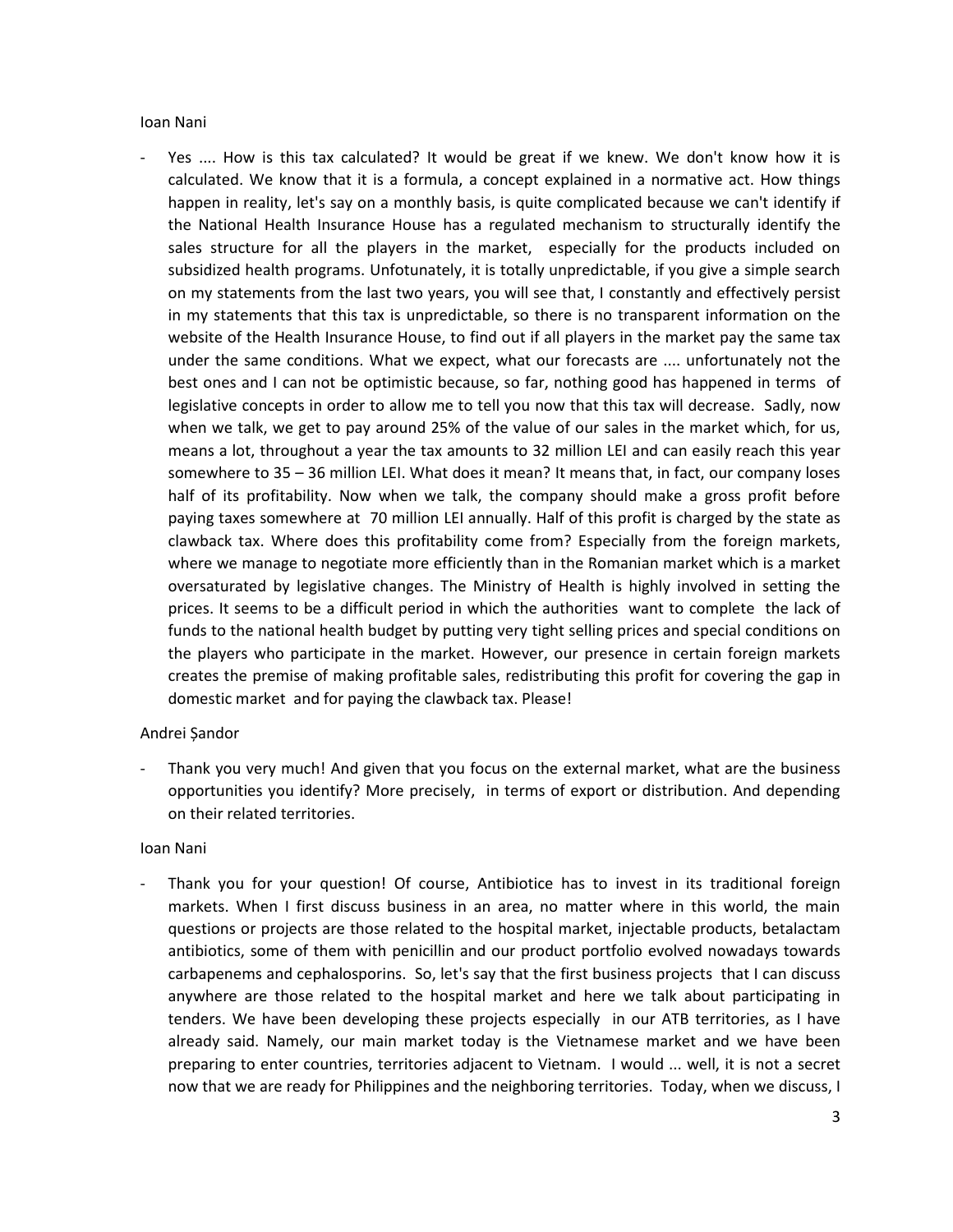estimate for this year an increased total export in Vietnam from 6 million USD to 10 million USD by the end of the year, especially in the hospital market. Metaphorically speaking, we wait for the first flowers to burgeon out, our first sales in the Vietnamese retail market. Vietnam does not have a developed retail market, the pharmacies are included in the premises of hospitals and they practically behave exactly like the hospital market participating periodically in tenders. Another market carefullly monitored by us is the North America with all its peculiarities. We can not develop more than three or four products, it is quite difficult for us, it is a highly competitive market, far away from us. We say that distances are no longer an impediment but certainly there are another impedimens: higher prices, an extremely strong and slightly more sophisticated competitors, through the systems they put into practice. Northern Europe is a favorite market for us in the future, countries with developed health systems, with a strong hospital market. Ukraine is a strong potential market similar to the Romanian pharmaceutical market in the years '94,'95,'98, with the same types of regulations and mechanisms we had some twenty years ago. However, taking into account the speed with which things change, 10, 20 year stages may be skipped in a year or two, considering that now there is a tendency towards legislative reforms. Implementation of these reforms and creation of transparent mechanisms will be lasting but for us it will be a favorite market in perspective. So far, we have talked about injectables, sterile products, hospital market, the areas in which Antibiotice has a rich tradition. Of course, we have been developing a product program for the retail market, we have been working on a concept called women's health and quality life and we try to export it in all the ATB territories in an organized manner and we will synergistically work for determining the correct sales mechanism for a future high profitability. Nystatin remains by far the best experience for us. We are, as you know, the company that covers 60-70% of the world consumption, we know that we are the largest manufacturer and a highly internationalized company on this product. Practically, in each country where there is a consumer or a manufacturer of pharmaceuticals, our product is present. Nou we have been working on a plan to reshape the concept of specialization of Nystatin in the international market. There are three types of Nystatin. We manufacture a micronized Nystatin specific to the cosmetic and pharmaceutical industry, an assortment that has a double price compared to the standard Nystatin which is only for the pharmaceutical companies but which is sold with preference in non-EU countries. North America is the main consumer of this product as well as the European Community. In China we sell about 30 % from all the quantity of Nystatin but I make no secret of the fact that we reorient towards other territories – if you hear me, please confirm, because some interferences occurred, we reorient our Nystatin market because it is difficult to negotiate with China, although we cover more than 50% from their internal consumption and I refer here in particular to the oral medication and for certain gastrointestinal disorders. To sum up, the Chinese market does not comply with our business concept although we cover more than 50 % from their market. We tend to translate this production from China towards other territories, especially in the United States and Western Europe. As regards the export, we have also been developing the human resource structure, we are in an ample process of reorganizing, recruiting and hiring new staff. Of course, it is a large process, we cannot do it all at once, but Antibiotice is an entity in continuous evolution, in a very sophisticated market. Please, proceed!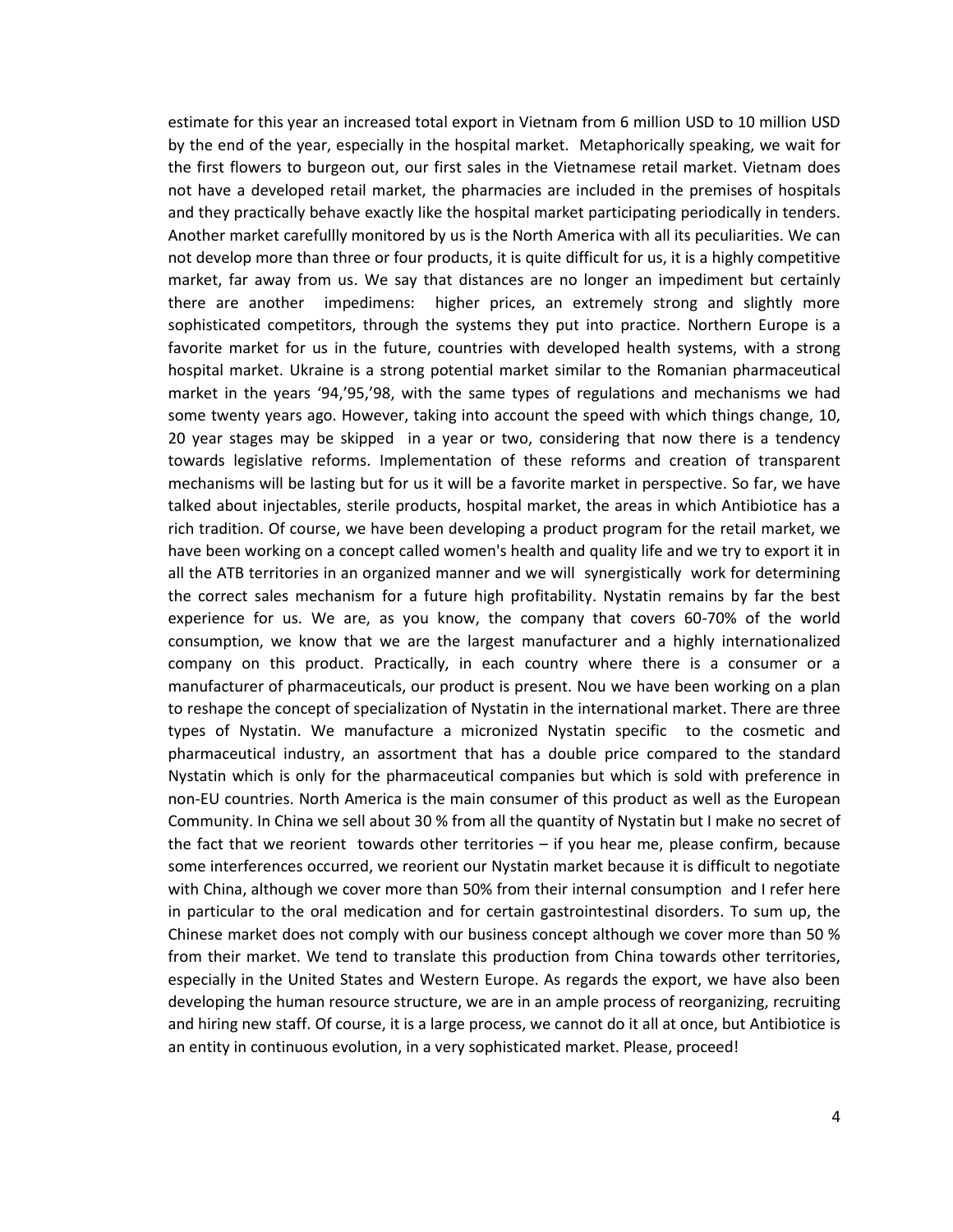## Andrei Șandor

Thank you very much for your response! Considering all the previously mentioned I have the following question: What are the main risks identified in these markets?

## Ioan Nani

- Well, there are a lot of risks that are in front of a small company, we are not a multinational and we are not a large company, we are not a ship with a huge leap, we are a small company, we have to be careful at all the important fluctuations in the market, at all the legislative changes, unfortunately our greatest risk is represented by these legislative changes and by the very indepth regulations established by the bodies that regulate the pharmaceutical market. For example, the last change at the end of last year was the serialization of products. Of course, in this way we ensure ourselves that the processes are very rigorously monitored, blocking the possibility of counterfeiting, but for a producer this means very big investments, it means reduced production times and increased costs. It is also true that all of these are challenges for producers. Who manages to solve remains, who fails, dissapears. Just like that. We did not foresee this risk because we could not conceive that an authority would come over with such a decision overnight. So, there are risks that you can foresee: financing risks, risks of exposure in difficult markets, with low prices, less fair competition risks in unregulated markets, as there are a lot of these markets, we do not only operate in Romania or Europe. Of course, there are many risks, we have a well-managed risk management, we do periodic risk analyzes, we meet, we make decisions on this topic, we make plans, we follow a system we solve quite professionally these things. Again, the biggest risk today remains the excessive regulation, both the tax and business-related legislation but especially the excessive regulation imposed by the bodies that regulate the activities in the pharmaceutical markets. Regular business risks are related to the exposure in difficult markets but if you manage the risks, you succeed and there are also risks related to the fast reaction of the competition in our traditional market segments. If you do not carefully monitor them, you will have for sure less pleasant surprises in the next period. Please proceed!

# Andrei Șandor

- Thank you a lot! That would be one last question. If you can tell me more in detail about the investment in the Ointment & Suppository Plant which is mentioned in your report. How do you think it will be at the end of the year?

# Ioan Nani

At the end of this year our investment will be, for the most part, performed, I could not say that there will be a commissioning this year. This commissioning will take place in mid-2020. For certain, we will start the production in this new plant starting with September-October 2020. At the time of our discussions we have already taken the main decisions, we concluded the main contracts for supplying the necessary equipment and we clarified all the construction stages. We have been working hard to create the production site and identify the technical solutions in the perspective of the following works. Why the need for this investment? We talked earlier about tradition, for example our tradition in producing sterile injectable powders. Since the 1960